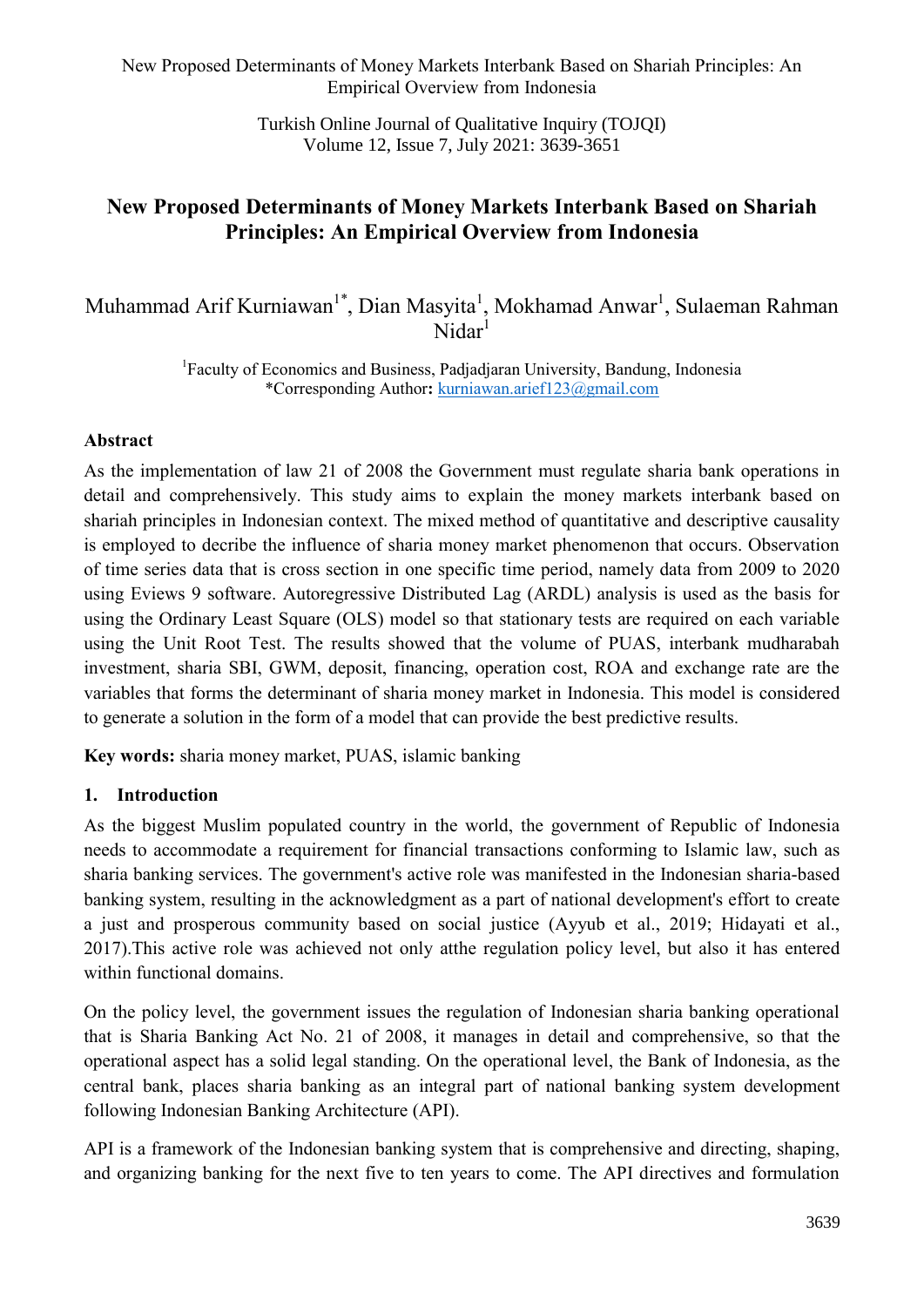were based on the vision for achieving a healthy banking system that was strong and efficient to create financial system stability in its function as intermediary financial institutions(Riyanto et al., 2019).

The bank's role as the financial institution between the party with excess funds and short in funds requires liquidity management skills. Bank's management in managing its liquidity asset will significantly influence its profit gain (Alarussi & Alhaderi, 2018). The high liquidity is often followed by low profitability so that it occurs trade-off between interests of obligation to fulfill liquidity and profitability. Therefore, the role of management becomes very strategic to manage liquidity optimally. Optimum liquidity management can support health, stability and decrease bank's bankruptcy risks(Alarussi & Alhaderi, 2018; Setiawati et al., 2018).

Sharia, a liquidity management instrument regulated by the Central Bank, is the Bank of Indonesia Sharia Certificate (SBIS) and Interbank Mudharabah Investment Certificate (IMA) as the instrument of Inter-Bank Money Market Based on Sharia Principle (PUAS). The instrument is issued as one of the market operations instruments in controlling the monetary. The SBIS and IMA correlate to, if the SBIS return result is lower than the IMA return rate, the Islamic bank will choose transaction in PUAS, likewise if IMA return rate is lower than SBIS return result, sharia bank can choose to place their funds in SBIS(Hidayati et al., 2017; Riyanto et al., 2019).

The money market mechanism will help the banks with liquidity problems, positively impacting the real sector. Correspondingly, the Bank of Indonesia's objective in establishing a money market instrument through monetary operation instrument is to support the effectiveness of controlling sharia monetary control (Hidayati et al., 2017; Juhandi et al., 2019).

As far as the researcher's concern, there has not been any study discussing factors that establishes sharia money market toward interbank money market volume based on sharia principles. Thus, it is essential to research to obtain a detailed description of the determinants model of the sharia money market toward PUAS volume.

# **2. Literature Review**

As an Islamic law-based financial institution, Sharia Bank takes part in two Islamic financial elements:baitul-maal dan baitut-tamwil. Baitul maalreceives consignment funds, such as alms, infaq, sadaqah, and optimizing its distribution by channeling it to various parties or *ashnaf*conforming to the regulation and trust received. Baitut-tamwilconducts productive business development and investment activities to increase economic quality by encouraging saving money and supporting economic activity financing. In other words, baitulmaal has a social function; that is, it lies on alms, infaq, sadaqah, and cash waqf. As for baituttamwil has a business function: profit sharing, selling, purchasing, services, and real sector(Habib, 2018; Hadjri et al., 2019; Juhandi et al., 2019).

In terms of financial service, sharia bank operates to maintaining trust given by fulfilling a transaction requirement for the financial service users. The philosophy of sharia bank operation pursues the principle of justice, efficiency, togetherness and helps each other synergistically to obtain optimum profit (Habib, 2018).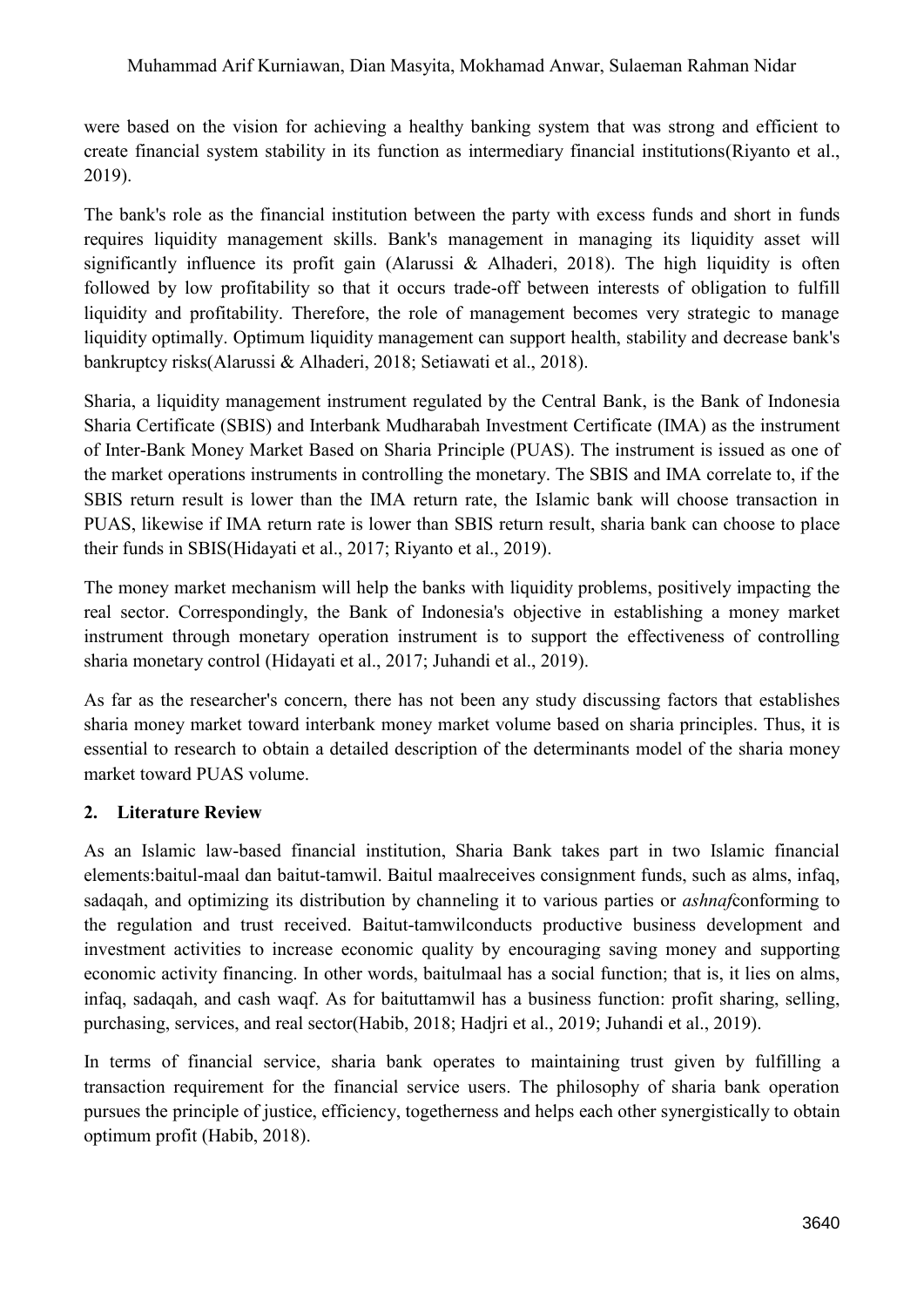One of the crucial partsthat need to maintain by a financial institution is that the ability of liquidity management (Alaro & Alalubosa, 2019). In contrast to the liquidity definition in financial business, in banking practices, liquidity explored is much complex. From an assets perspective, liquidity can change the whole assets into cash, while from a liabilities perspective, liquidity is the bank's ability to coverthe fund's demand through increasing liabilities portfolio (Ayyub et al., 2019; Çokgezen & Kuran, 2015).

In general, liquidity implication is the ability to fulfill the entire daily operational obligation, including when urgent funds are needed, and the ability to meet the expectation and service satisfaction for the investor and customer with investment return and placement fees(Sulaiman et al., 2013; Tlemsani, 2020). The concept of liquidity management is expanded by the lending bank function, which is financing external parties. The meaning of financing is related to the possibility of the customer who will draw their money at any time with unpredictable amounts and still have to meet minimum Legal reserve requirements set by the Bank of Indonesia (Ahmad et al., 2020; Yanti, 2018).

Indonesian sharia-based money market instrument which Bank of Indonesia has issued is Inter-Bank Money Market Based on Sharia Principle (PUAS). Referring to Bank of Indonesia Regulation No. 9/5/PBI/2007, PUAS is a short-term inter-bank financial transaction activity either in rupiah or foreign currency.

PUAS participants consist of sharia bank as the owner or beneficiary, and the conventional banks are only the fund's owner. The most highly used instrument in PUAS is the inter-bank *mudharabah* investment certificate (IMA) which the transaction using *mudharabah* agreement and PUAS instrument ownership transfer can be done only at one time.The manual taken as PUAS reference, which is not against sharia law, is the fatwa of National Sharia ChamberNo.37/DSN-MUI/X/2002 regarding Inter-Bank Money Market Based on Sharia Principle.

In addition, there is also the Bank of Indonesia Sharia Certificate (SBIS) which defines as short-term securities in rupiah currency and issued by the Bank of Indonesia. The SBIS issuance is one of the contradicting open market operation instruments. The objective in publishing SBIS is to support the effectiveness in controlling sharia monetary. Through SBIS issuance, it is expected to assist the Bank of Indonesia in performingits task in determining and undertaking monetary policy to fulfillthe Bank of Indonesia's objective: to achieve and maintain rupiah currency stability. Meanwhile, for sharia banking, the instrument can be used in managing short-term liquidity.

One of the risks handled by sharia banking is the risk of liquidity;a mismatch in managing liquidity causes it. It is needed that the PUAS medium functioned efficiently and effectively to overcome the risk of liquidity for continuing sharia banking activities. PUAS existence can become an intermediation of sharia banking in overcoming liquidity pressure, either surplus or deficit in liquidity(Riyanto et al., 2019; Yanti, 2018).

Research regarding the sharia money market is the study to evaluate Islamic Interbank Benchmark Rate (IIBR), conducted by investigating its relationship with conventional benchmark rates (Tlemsani, 2020). The research's primary finding is a significant negative correlation between IIBR and London Interbank Offered Rate (LIBOR) and other inter conventional bank benchmark rates.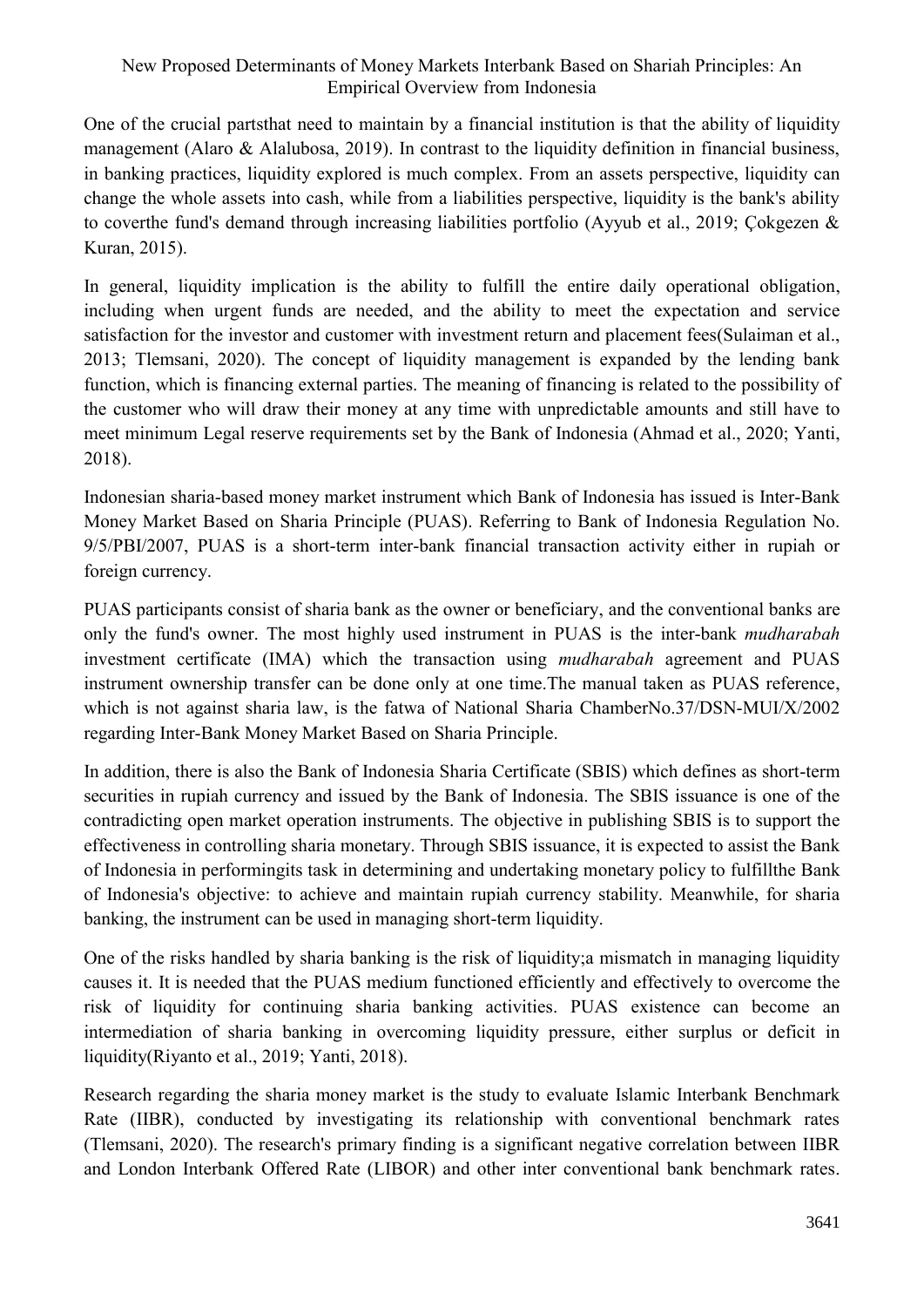The negative linear relationship is caused by IIBR, which represents replacement investment for international investors when the standard rates decrease regarding IIBR. The study contributes to the principle understanding of the IIBR framework and its value to finance theshort-term interbank sharia market in the future and present time for the sharia financial industry.

In the Indonesian context, PUAS transaction experiences fluctuation with a significant difference; it is different with SBIS, which its movement is relatively low yet stable (Yanti, 2018). Sharia banking fund placement is still dominant in the central bank compared to placing the fund in PUAS. It is reflected on (under 3.5%) the PUAS volume ratio toward placing funds in BI (Bank Indonesia, 2020). In Indonesia, PUAS existence has not optimal yet; it is seen from the PUAS utilization as the medium of liquidity placement and management, and also providing transparent information has not yet become a primary priority in sharia banking(Mujahidin, 2019; Setiawati et al., 2018).

The latest research on PUAS finds out that there is a one-way causality pattern relationship between sharia investments with PUAS transactions. However, there is no causality pattern relationship between SBIS return results with PUAS transaction. Afterward, based on the Impulse Response Function (IRF) analysis result, the fastest inflation response achieves stability during the shock that occurred in the PUAS transaction variable (Nurmaida, 2019). The research uses *Vector Auto Regression* and*Granger Causality* model in the transaction during 2012 - 2017*.*

Later on, a study on identifying liquidity risk sources in sharia banking and the common instrument used to decrease mismatch liquidity. Sharia liquidity management is the essential basic framework for stable and efficient banking (Bello et al., 2017). The variable used in the previous study is similar to the variable applied in this study, whereas the difference is selectingthe PUAS volume variable and the research method used.

Sharia money market instrument used for short-term financing investment and import and export assets (Issoufou, 2019) and sharia money market instrument significantly contribute to developing economies through financing sector. The instrument traded in the market is a long-term halal investment instrument used to provide liquidity for assets' availability.

In achieving or ensuring a monetary system, generally, monetary authority supervise the entire system. The monetary sector is an important network and influencesthe real sector. In Islam, the monetary policy tries to achieve economic welfare with a full working economy, social-economic justice, and income and wealth distribution.

# **3. Method**

The research method was mix method approach, that is, quantitative and descriptive causality research. The quantitative research method which will be used was descriptive and causality research. Research observation used a cross-section time-series range, which means the information or data obtained was research result conducted in a certain period, data spanning from 2009 until 2020.

The population in the research was the entire activity and PUAS volumes. Data series which will be examined as the population was PUAS monthly volume data during 2009 until 2020, such PUAS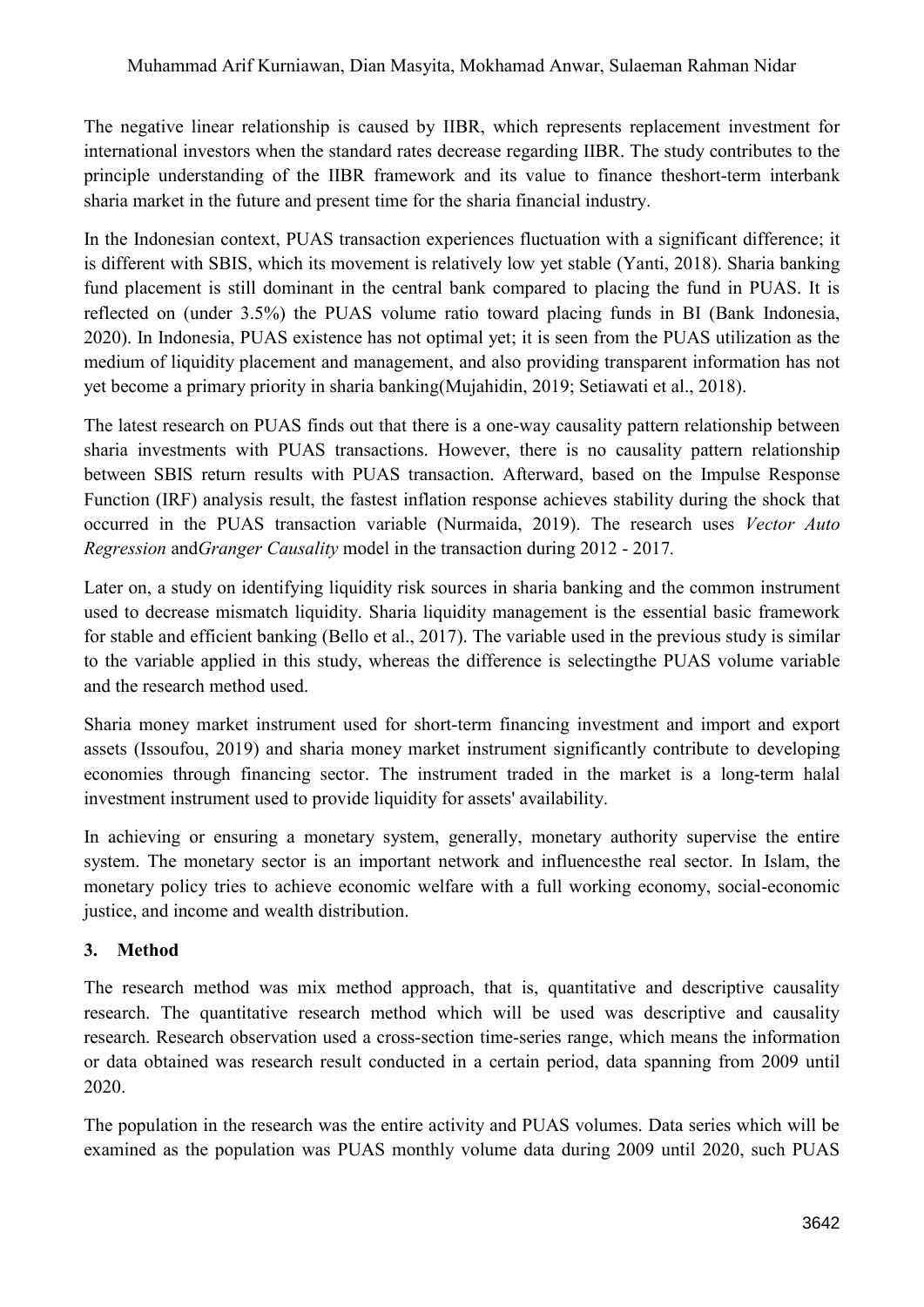transaction volume, IMA return rates, SBIS return result, Legal reserve requirement, third party fund, financing, operational profit, and exchange rates.

The analysis unit in this research is the entire sharia banking until 2020; it consists of fourteen Sharia Public Banks and twenty Sharia Business units with observation unit such as PUAS volume, to obtain sharia banking preference in liquidity management either liquidity deficit or surplus.

A descriptive analysis was used to excavate research variables and behavior as a preliminary factor and answer the initial research's objective. The descriptive analysis was also used to find out the influence of variables examined on PUAS volume. The analysis was conducted using eViews 9 software.

A stationarity test is the most crucial part of analyzing time-series data to determine whether any unit roots in variable or not so that the relationship between variables on the equation becomes valid. It was tested using the following formula:

$$
\Delta Y_t = \alpha Y_{t-1} + \sum_{j=1}^{p-1} \alpha j \Delta Y_{t-j} + \varepsilon_t
$$

Stationarity is one of the vital perquisites in the econometrics model for time series data. A stationary data is the one showing mean, variance, and auto variants (on lag variation) was still the same at anytime when the data was formed or used; it means that the time series stationary data model was relatively stable. If any data used in the model was not stationary, the data should be reconsidered in its validity and stability because regression results from not static data will cause spurious regression. It was a regression witha high  $R^2$ ; however, there is no significant relationship between the two(Merah et al., 2015).

## **4. Resultand Discussion**

PUAS is one of the mediaused by sharia banking to manage liquidity well. An effective PUAS will describeoffering and/or demand sharia banking witha liquidity surplus or deficit to financing operational activities.

In performing PUAS, its transaction activity indicator can be seen from PUAS volume itself. To obtain model and to find out PUAS volume absorbed by sharia banking, it can use the Inter-Bank Money Market volume model (Freixas & Rochet, 2008), which adjusted into the following:

$$
\pi = r_f F + r M - r_D D - C (D, F) \tag{1}
$$

of which  $\pi$  is sharia banking profit,  $r_f$  is the profit-sharing amount, F is the total financing, r is IMA return rates,  $r<sub>D</sub>$  is sharia savings profit sharing, D is the savings total,and C is the total cost expended by sharia banking in managing savings and financing.

That sharia banking profit was set or influence by the number of financing given, profit-sharing amount (financing margin), return in inter sharia banking money market, sharia saving amount, GWM set by the central bank, and saving and financing management cost. Because of the assumption of C cost function, sharia banking profit maximalizing was formulated in the following: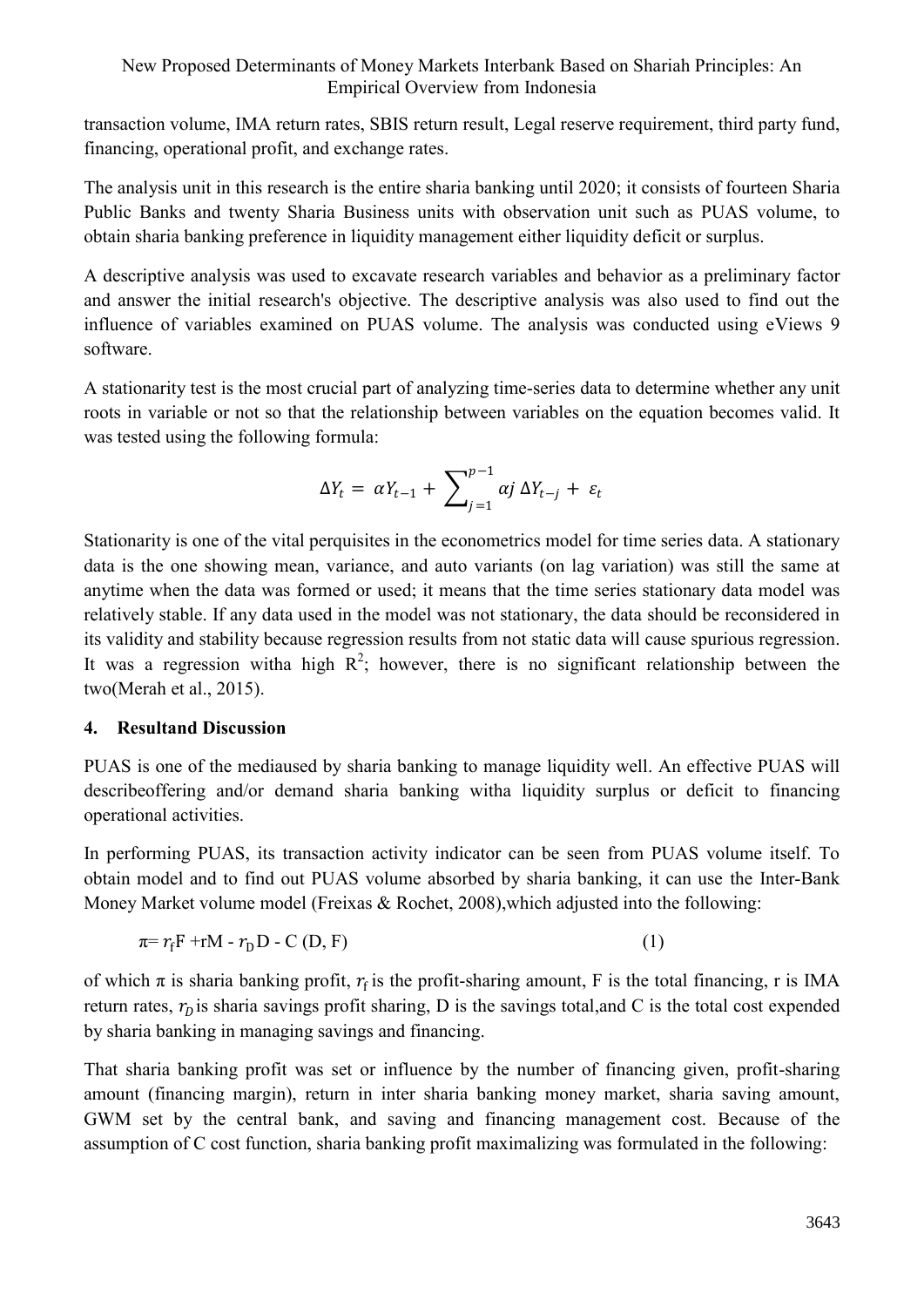$$
\frac{\partial \pi}{\partial F} = (r_f - r) - \frac{\partial C}{\partial F}(D, F) = 0, \text{ assumption } \frac{\partial C}{\partial F}(D, F) = \gamma_F \text{ so that (2)}
$$
  

$$
r_F = \gamma_F + r \text{ and } \qquad (3)
$$
  

$$
\frac{\partial \pi}{\partial D} = (r(1 - \alpha) - r_D) - \frac{\partial C}{\partial D}(D, F) = 0, \text{ assumption } \frac{\partial C}{\partial D}(D, F) = \gamma_D \qquad (4)
$$
  
so:  

$$
r = \frac{\gamma_D + r_D}{(1 - \alpha)} \qquad (5)
$$

from the above model, it was obtained formulation for  $(\pi)$  the optimum sharia banking profit by considering optimizing inter-bank money market based on sharia principle (PUAS) the formula was:

$$
\pi = \gamma_D + r(1 - \alpha) + \left[\frac{\gamma_D + r_D}{(1 - \alpha)}\right]M - r_D D - C(D, F) \tag{6}
$$

Therefore, the model showing PUAS volume is:

 $(1-\alpha)$ 

$$
M = \frac{\pi - \gamma_F - r(1 - \alpha) + r_D D + C(D, F) + NT}{\left[\frac{\gamma_D + r_D}{(1 - \alpha)}\right]}
$$
(7)

Of which M is liquidity or transaction volume of sharia banking in PUAS.Whiler isthe securities *rate of return*(IMA return rates and SBIS return result), F is the total financing, πis the operational profit of sharia banking, αis Legal Reserve Requirement, D is the total deposit, and C is the total operational cost. It is also based on the fact that Islamic banking also serves foreign exchange trading;thus, it is necessary to provide exchange rate information represented in the USD exchange rate toward IDR (USD/IDR).

Hence, the determinant model of sharia money market toward PUAS volume covers IMA return rates, SBIS return result, financing, operational profit (represented by ROA), Legal reserve requirement, deposit, operational cost, and exchange rates (represented by USD/IDR) as seen in model 7.

After it was set the eighth variable, which will be used in the model formulation process, first and foremost, the study will conduct a statistic test on the dependent and independent variables. The result of the descriptive statistics test uses eViews 9 software; it can be seen on the following table:

| Variable Name                | <b>Variable</b> | Unit           | <b>Mean</b> | <b>Median</b> | <b>Standard</b><br><b>Deviation</b> |
|------------------------------|-----------------|----------------|-------------|---------------|-------------------------------------|
|                              | <b>PUAS</b>     | Rp             | 579.02      |               | 440.61                              |
| <b>PUAS Volume</b>           |                 | <b>Billion</b> |             | 593.50        |                                     |
| Interbank                    | <b>IMA</b>      | $\frac{0}{0}$  | 5.13        | 6.26          | 1.06                                |
| MudharabahInvestment         |                 |                |             |               |                                     |
| <b>BI</b> Sharia Certificate | <b>SBIS</b>     | $\frac{0}{0}$  | 6.03        | 6.26          | 1.06                                |
|                              |                 | Rp             |             |               |                                     |
| Legal reserve requirement    | <b>GWM</b>      | <b>Billion</b> | 11,045.42   | 10,466.50     | 6,217.74                            |
| Deposit                      | Dep             | Rp             | 126,190,90  | 130,611.00    | 68,406.78                           |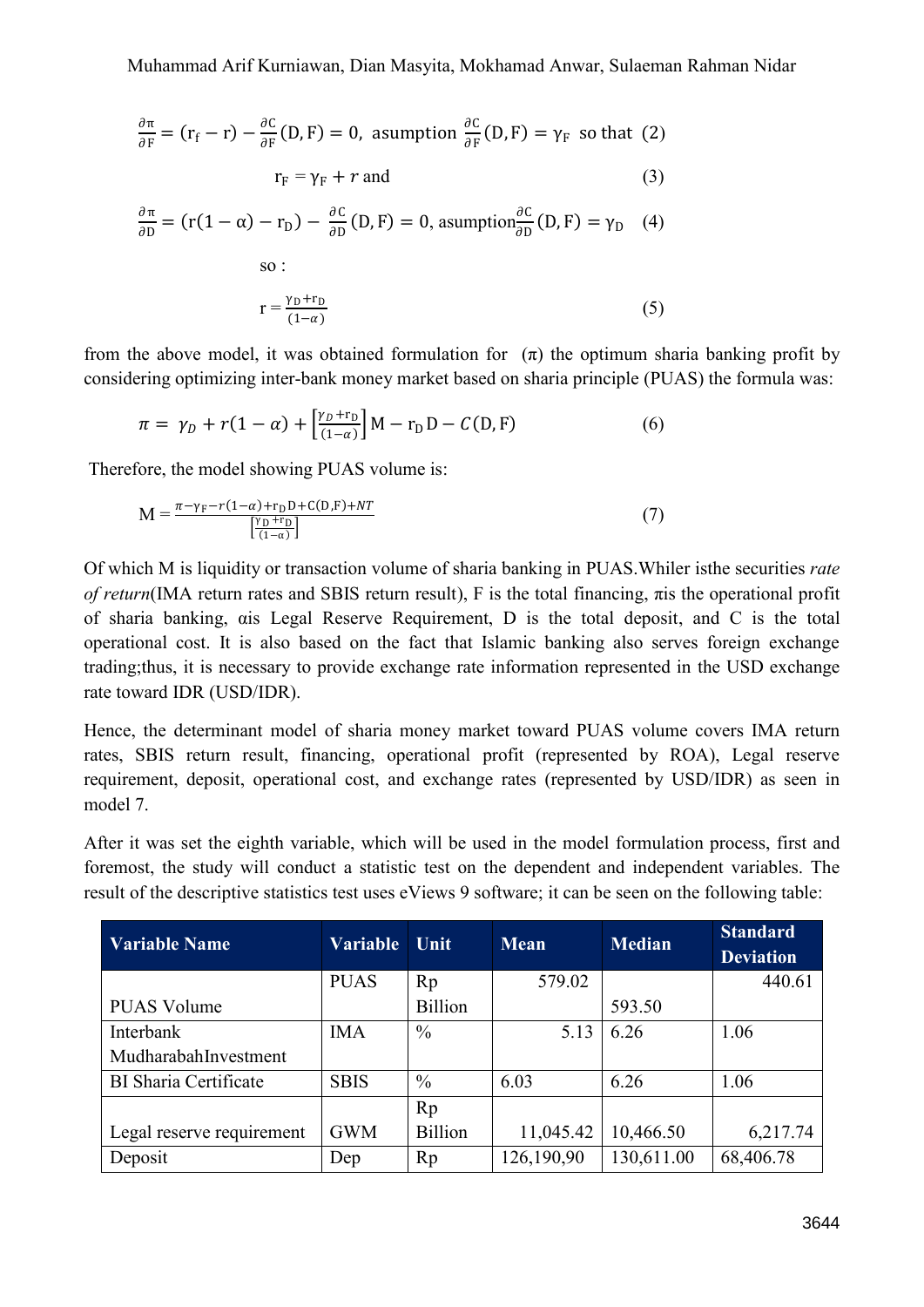| New Proposed Determinants of Money Markets Interbank Based on Shariah Principles: An |  |
|--------------------------------------------------------------------------------------|--|
| Empirical Overview from Indonesia                                                    |  |

|                         |       |            | <b>Billion</b> |            |            |            |
|-------------------------|-------|------------|----------------|------------|------------|------------|
|                         |       |            | Rp             |            |            |            |
| Financing               |       | Payment    | <b>Billion</b> | 196,587.30 | 197,959.50 | 103,446.40 |
|                         |       |            | Rp             |            |            |            |
| <b>Operational Cost</b> |       | <b>BO</b>  | <b>Billion</b> | 9,464.33   | 7,258.50   | 7,336.74   |
|                         |       | <b>ROA</b> | $\frac{0}{0}$  | 1.41       |            | 0.57       |
| Return on Assets        |       |            |                |            | 1.45       |            |
| Exchange                | Rates |            |                |            |            |            |
| (USD/IDR)               |       | NT         | Rp             | 11,939.78  | 12,532.50  | 2,160.71   |

Based on statistics descriptive test, dependent variable mean value and the entire independent variables are above standard deviation. The finding shows that the entire variables have relatively slight data variation and homogeneity or low deviation levels.

The research uses *Autoregressive Distributed Lag* (ARDL) model; that is, it formed using Ordinary Least Square (OLS) model so that it necessary to conduct a stationarity test on every variable using Root Test Unit;the result is as follows:

| <b>Variabel</b>       |              | <b>ADF</b>            | <b>PP</b>    |                       |  |
|-----------------------|--------------|-----------------------|--------------|-----------------------|--|
|                       | <b>Level</b> | <b>1st Difference</b> | <b>Level</b> | <b>1st Difference</b> |  |
| puas                  | $-2,847289$  | $-17,410930$          | $-9,244582$  | $-116,210000$         |  |
|                       | ∗            | ***                   | ***          | ***                   |  |
| Ima                   | $-2,441966$  | $-13,063600$          | $-3,951320$  | $-21,963380$          |  |
|                       |              | ***                   | ***          | ***                   |  |
| <b>Sbis</b>           | $-2,326983$  | $-5,181394$           | $-3,020547$  | $-8,191405$           |  |
|                       |              | ***                   | $**$         | ***                   |  |
| <b>B</b> <sub>o</sub> | $-1,478066$  | $-3,158711$           | $-4,173651$  | $-18,234970$          |  |
|                       |              | $**$                  | ***          | ***                   |  |
| deposito              | $-0,064996$  | $-11,409810$          | $-0,054036$  | $-11,399350$          |  |
|                       |              | ***                   |              | ***                   |  |
| pembiayaan            | 0,048315     | $-2,944158$           | 1,225821     | $-12,979710$          |  |
|                       |              | $**$                  |              | ***                   |  |
| gwm                   | $-1,179999$  | $-13,520720$          | $-1,157778$  | $-13,465080$          |  |
|                       |              | ***                   |              | ***                   |  |
| Roa                   | $-2,959921$  | $-11,445720$          | $-2,607490$  | $-16,292990$          |  |
|                       | $**$         | ***                   | $\ast$       | ***                   |  |
| Nt                    | $-0,721051$  | $-12,803560$          | $-0,683066$  | $-12,824050$          |  |
|                       |              | ***                   |              | ***                   |  |

Information based on Stasioner*Critical Value*: \*\*\*) 1%; \*\*) 5%; \*) 10%

Based on the stationarity test result using the ADF test, it was obtained that only PUAS variables and ROA were stationary in the level tier, while other variables were not stationary in the level tier; however, it was stationary on 1<sup>st</sup> *difference*tier. Afterward, based on the PP test result, it can find out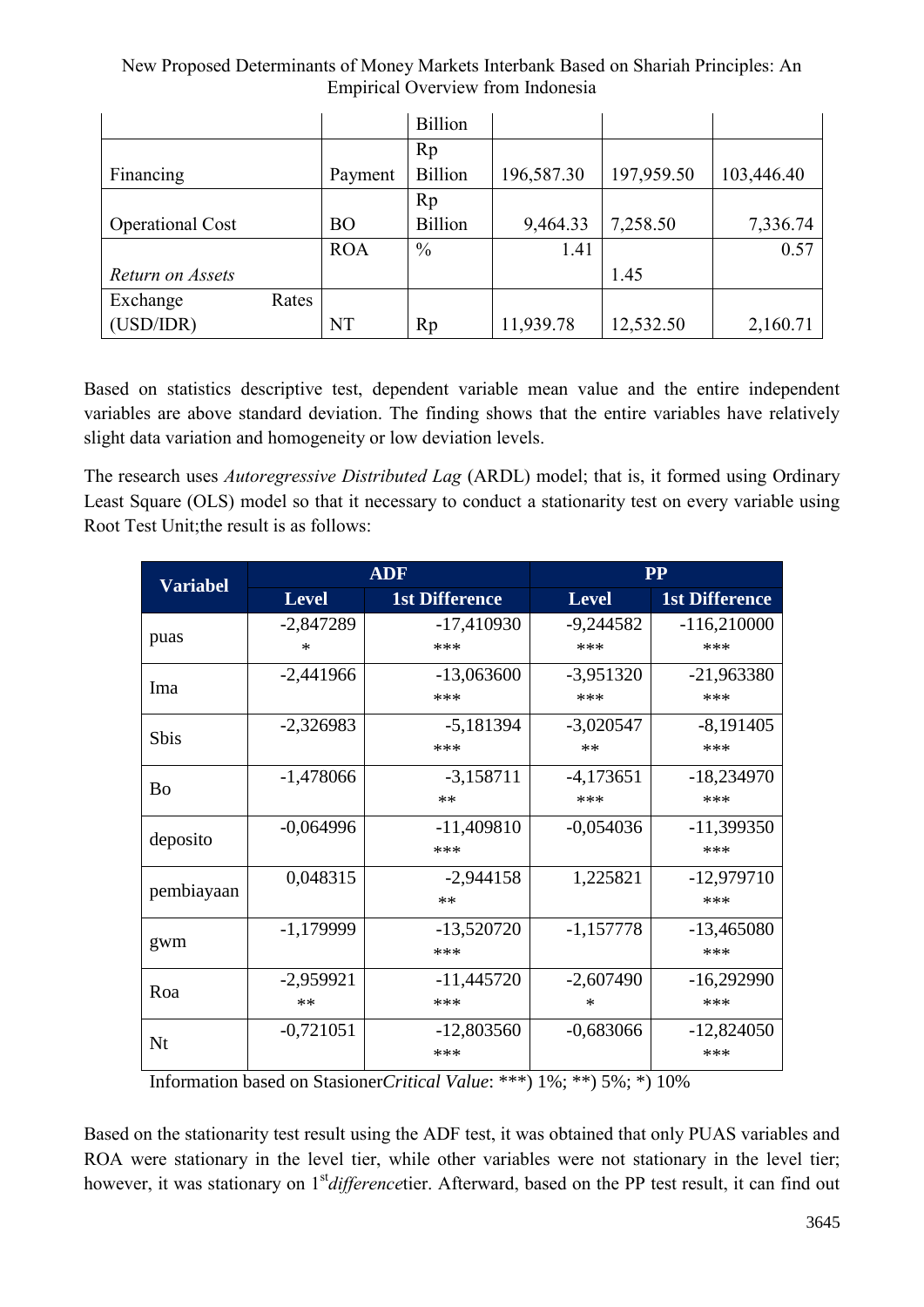that PUAS, IMA, SBIS, BO, and ROA were all stationary in the level tier, while variables of deposit, financing, GMW, and NT were stationary on 1<sup>st</sup> *difference*tier. The test result can be concluded that the entire variables used in the research were stationary and not one was stationary on 2<sup>nd</sup> *difference* or  $I(2)$ .

The stationary test result of operational cost using ADF and PP shows that PUAS variables on the level tier in which ADF statistics absolute value is greater than MacKinnon Critical Values on a critical value of  $10\%$  (Prob  $\leq$  .10). Later on, PP statistics absolute value was more significant than *MacKinnon Critical Values*on 1% critical value (Prob < .01).

Operational cost amount very much has an impact on the bank's performance. The bank must make every effort to reduce operational costs. The effort conducted by sharia banking to decrease operational cost is to create cost efficiency in the entire operational aspect and conduct intensive monitoring for all operational cost components(Kalayci & Tekin, 2016; Khalique et al., 2018).These savings efforts were conducted by upholding service level agreements set by sharia banking management toward customers and/or the stakeholders (Nidhi, 2016; Roziq et al., 2021).

Sharia Bank has a much higher cost of the fund than the conventional bank(Habib, 2018);hence, this burdening operational cost of sharia bank (Hidayati et al., 2017; Sukardi & Wijaya, 2013a). Within the last two years, the operational cost grows quite significantly, and it shows efficiency conducted by sharia banking management. In 2020, the growth of operational cost was as much as 7.31% (yoy);it decreased compared to the previous year, which decreasedby about 1.72% (Bank Indonesia, 2020).

The ROA variable was stationary on the level tier using ADF and PP, in which ADF absolute value was more significant than *MacKinnon Critical Values* on 5% critical value (Prob <.05), while PP statistics absolute value was more significant than *MacKinnon Critical Values*on 10% critical value (Prob  $\leq$  .10). The NT variable was stationary on 1<sup>st</sup> *difference*tier using ADF and PP, the statistics absolute value of ADF and PP respectively greater than *MacKinnon Critical Values* 1% critical value  $(Prob < .01)$ .

Relationship characteristics between Operational Cost and PUAS can be described as follows. One of the bank performance indicators is profitability through ROA proxy (Le & Ngo, 2020). Efficiency was measured by comparing the attained profit with assets or capital-producing profit. The higher profitability of a bank, the bank's performance is better(Roziq et al., 2021).

Sharia banking profitability was relatively lower than conventional bank (Hidayati et al., 2017; Sukardi & Wijaya, 2013b). The Sharia banking ROA average in 2020 was 1.35%, decreasing compared to the previous year in which the ROA was as much as 1.73 %. ROA growth in 2020 was still below a good ROA standard as determined by the bank supervision regulator, that is, by 1.5% (Bank Indonesia, 2020). When ROA was under the standard indeed, it will affect the decreasing PUAS supply. However, at the same time, sharia bank, contrary to the fact, required additional liquidity for daily operational activities. Up to this point, PUAS return profit-sharing has increased.

The financing variable was stationary on 1<sup>st</sup> *difference*tier using ADF, in which the statistic absolute value of ADF was greater than *MacKinnon Critical Values*on 5% critical value (Prob <.05) and was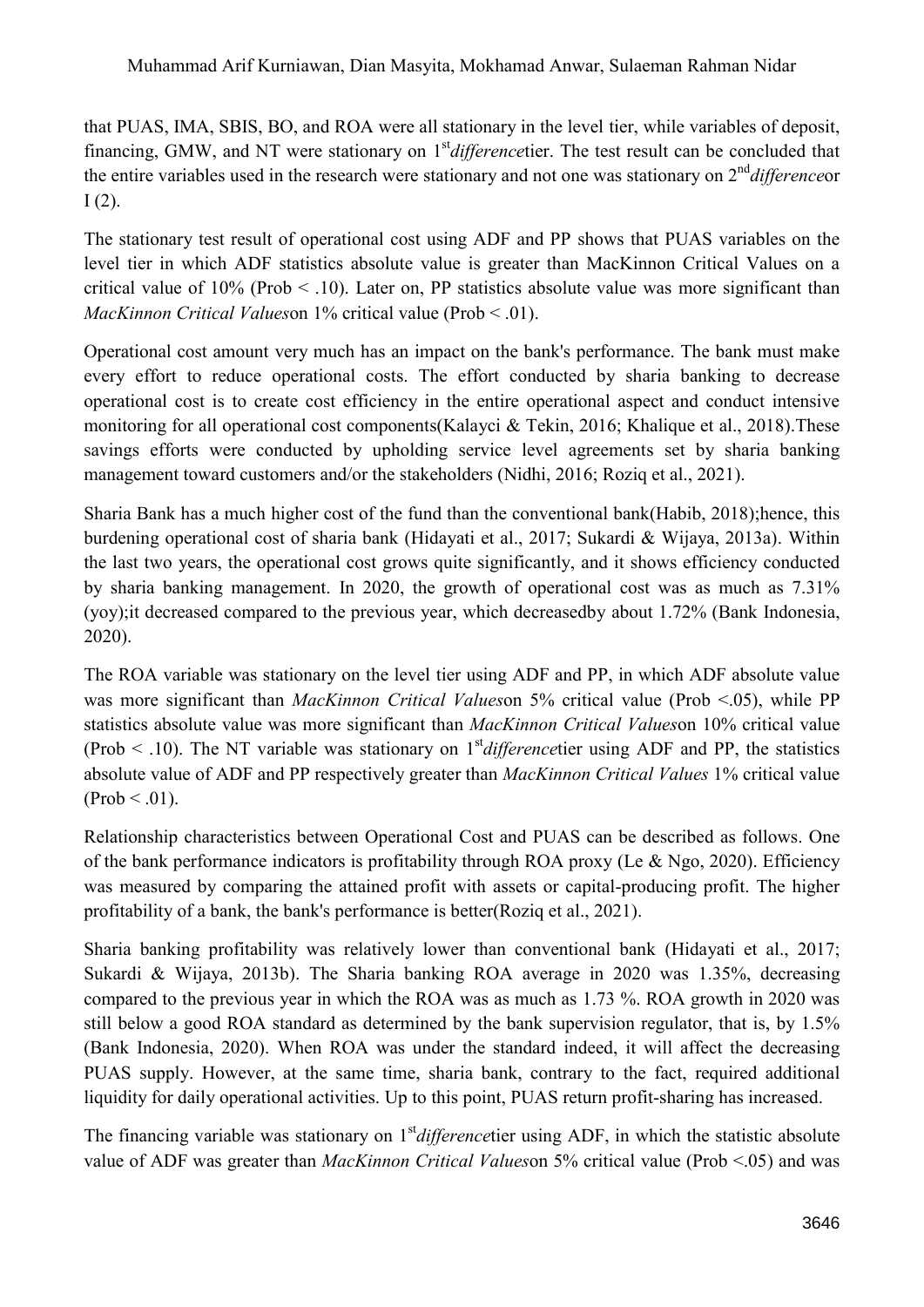stationary on 1 st*difference*tier using PP. The absolute value was more significant in those statistics than *MacKinnon Critical Values*on 1% critical value (Prob <.01).

Relationship characteristics between Sharia Financing and PUAS were found through the growth of financing distribution by sharia banking in 2020 as much as 381.430 billion rupiahs; it decreased compared to 2019 with a financing amount of 355.182 billion rupiahs. Based on the use in murabahah financing in 2020, it grew8.17% (yoy), it increased compared to 2019 by 3.78% (yoy). Meanwhile, *musyarakah*financing in 2020 grew 9.76% (yoy), it decreased compared to 2019, which rose up to 21.48% (yoy). The growth slowdown indicates the beginning of financing demand increase. In 2020, the financing structure was still dominated by Murabaha financing with a market share of48.42%, andit was followed by *musyarakah*financing (33.17%) and then *mudharabah*financing (18.42%)(Bank Indonesia, 2020).

IMA variable was stationary on the 1<sup>st</sup> *difference*tier using ADF, in which the statistic absolute value of ADF was greater than *MacKinnon Critical Values* on 1% critical value (Prob <.01). However, on the tier level using PP, PP's statistic absolute value was more significant than *MacKinnon Critical Values* on  $1\%$  critical value (Prob  $\leq 01$ ).

The relationship characteristics between PUAS and IMA were described with the number of return rates mudharabah investment profit-sharing in publisher bank conforming to investing period and profit-sharing percentage, which became the biggest motivation. Return result balance level will be achieved if the fund demands are equal to the fund offering. The imbalance of fund's demand and offer will encourage volatility return results(Alarussi & Alhaderi, 2018; Habib, 2018; Le & Ngo, 2020).

Transaction volume through PUAS in 2020 was around 1,160 billion rupiahs or increasing by 35.67% (yoy) compared to the previous year, that is,.855 billion. Likewise, mudharabah and musyarakah also increase quite significantly(Bank Indonesia, 2020).The growth in PUAS activity showing there are increasing demands and offering of short-term liquidity sharia banking. The increase also cannot be separated from the fact that there have been increasing sharia banks joining in the trade(Abdul-Rahman et al., 2017; Hidayati et al., 2017).

The SBIS variable was stationary on the 1<sup>st</sup> *difference*tier using ADF, in which the statistic absolute value of ADF was greater than *MacKinnon Critical Values*on 1% critical value (Prob <.01). However, it was stationary on the level tier using the PP test, in which the statistic absolute value of PP was greater than *MacKinnon Critical Values*on 5% critical value (Prob <.05). The BO variable was stationary on the 1<sup>st</sup> *difference*tier using ADF, in which the statistic absolute value of ADF was greater than *MacKinnon Critical Values*on 5% critical value (Prob <.05). However, it was stationary on the level tier using PP, in which the statistic absolute value of PP was greater than *MacKinnon Critical Values*on 1% critical value (Prob <.01).

The relationship characteristic between SBIS and PUAS was described using the SBIS return result set by the Bank of Indonesia. The return amount became one factor in considering sharia banking to be a PUAS participant to influence PUAS volume(Nurmaida, 2019). If there is any economic hardship and inflation mounting that responded by monetary policy by which increasing SBIS return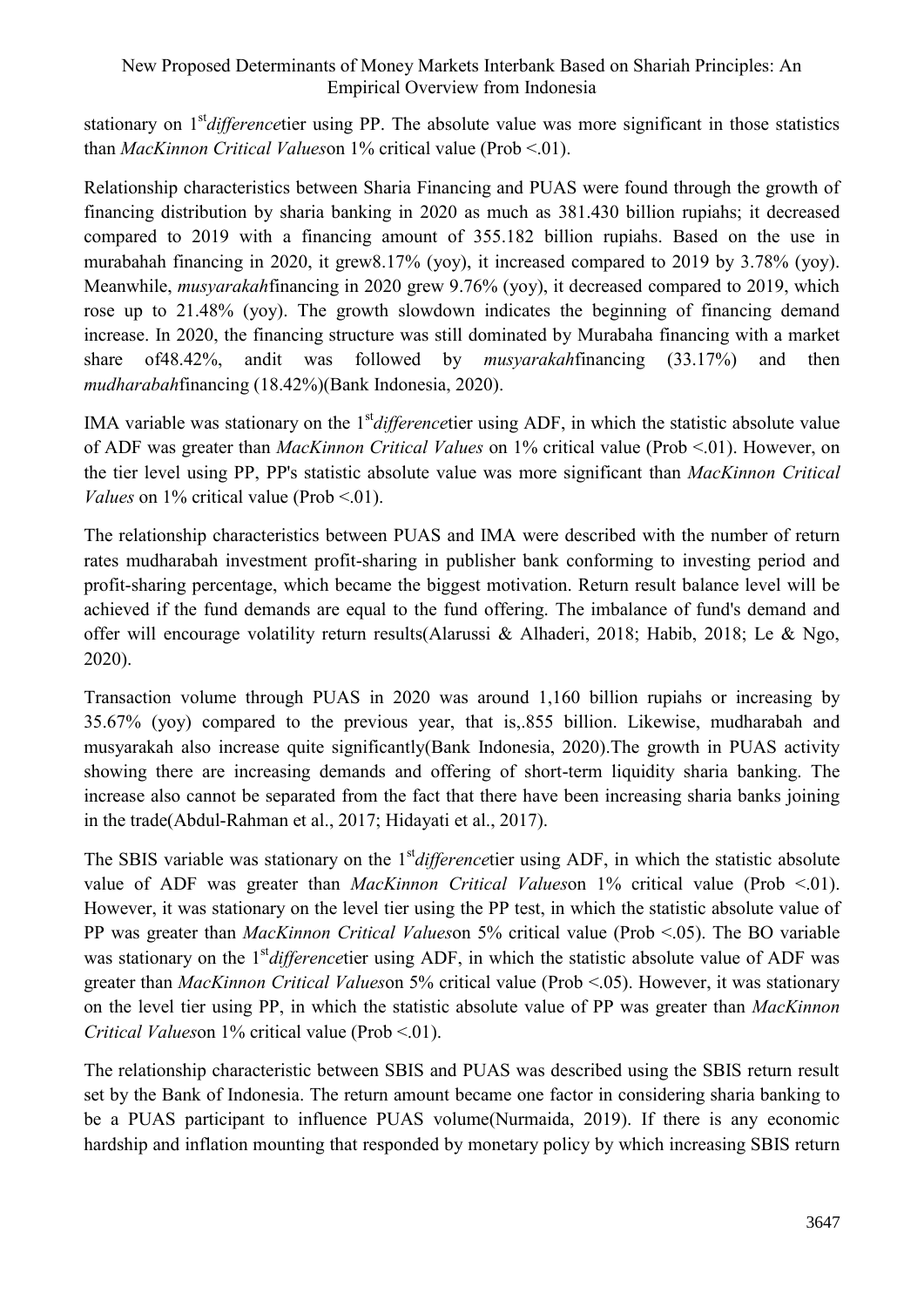result, it will create an increasing liquidity surplus of sharia banking in Bank of Indonesia in the form of SBIS.

If the SBIS return result increases and is not followed by increased IMA return rates, the SBIS return result increases higher than IMA return rates. As a result, the effect will be decreasing PUAS volume funding placement. The condition will impact PUAS volume decreasing, considering that sharia banking prefers to place their liquidity surplus in SBIS than in PUAS (Habib, 2018; Riyanto et al., 2019; Setiawati et al., 2018).

The Deposit variable was stationary on the 1<sup>st</sup> *differencetier* using ADF and PP, in which the statistic absolute of ADF and PP respectively was greater than *MacKinnon Critical Values*on 1% critical value (Prob  $\leq 01$ ).

The relationship characteristic between Sharia Deposit and PUAS were seen in the increasing yearly deposit volume of sharia banking. The total deposit amount collected by sharia banking in 2020 was 236.748 trillion rupiahs or rising by 7.39% (yoy). Although, it was lower than the previous year, which grows by 10.93% (yoy) with a sharia deposit total of 225.646 trillion rupiahs (Bank Indonesia, 2020). The deposit volume mounting shows that people increasingly trust for sharia banking performance in managing liquidity (deposit) based on the sharia principle (Abdul-Rahman et al., 2017; Sulaiman et al., 2013).

The GWM variable was stationary on the 1<sup>st</sup> difference tier using ADF and PP, in which the absolute statistic value of ADF and PP respectively was greater than *MacKinnon Critical Values*on 1% critical value (Prob <.01). The relationship characteristic between Legal Reserve Requirement and PUAS was described through liquidity management of bank's fund to fulfill primary reserve requirement. GWM or *Legal Reserve Requirement* is an instrument to arrange monetary policy in controlling inflation, exchange rate, and money circulation.

Based on the GWM balance position data of sharia banking in 2009 until 2020, it was increasing significantly every year, that is, by 13.477 billion rupiahs or 529.35% from the initial amount of 2.590 billion rupiahs into 16.067 billion rupiahs. It was confirmed from the total savings, credit transfer, and deposit which also mounting quite significant(Bank Indonesia, 2020).

GWM changes significantly influence the development of a bank's liquidity with small assets. However, GWM was not affecting, on the contrary, the bank with much larger liquidity. GWM only functioned as a reserve or buffer on the liquidity requirement for operational activities(Handayani & Putra., 2018; Roziq et al., 2021).

NT variable was stationary on the 1<sup>st</sup> *difference*tier using ADF and PP, in which the statistic absolute value of ADF and PP respectively was greater than *MacKinnon Critical Values*on 1% critical value  $(Prob < 0.01)$ . The relationship characteristic between Exchange rates and PUAS was seen in the operational domain, and sharia bank was allowed to do foreign exchange trading based on Sharia Banking Act No. 21 of 2008 or National Sharia Chamber – Indonesian Ulema Council. The trade was intended to give trading and purchasing services of foreign currencies to meet people's requirements, including the American dollar currency (USD).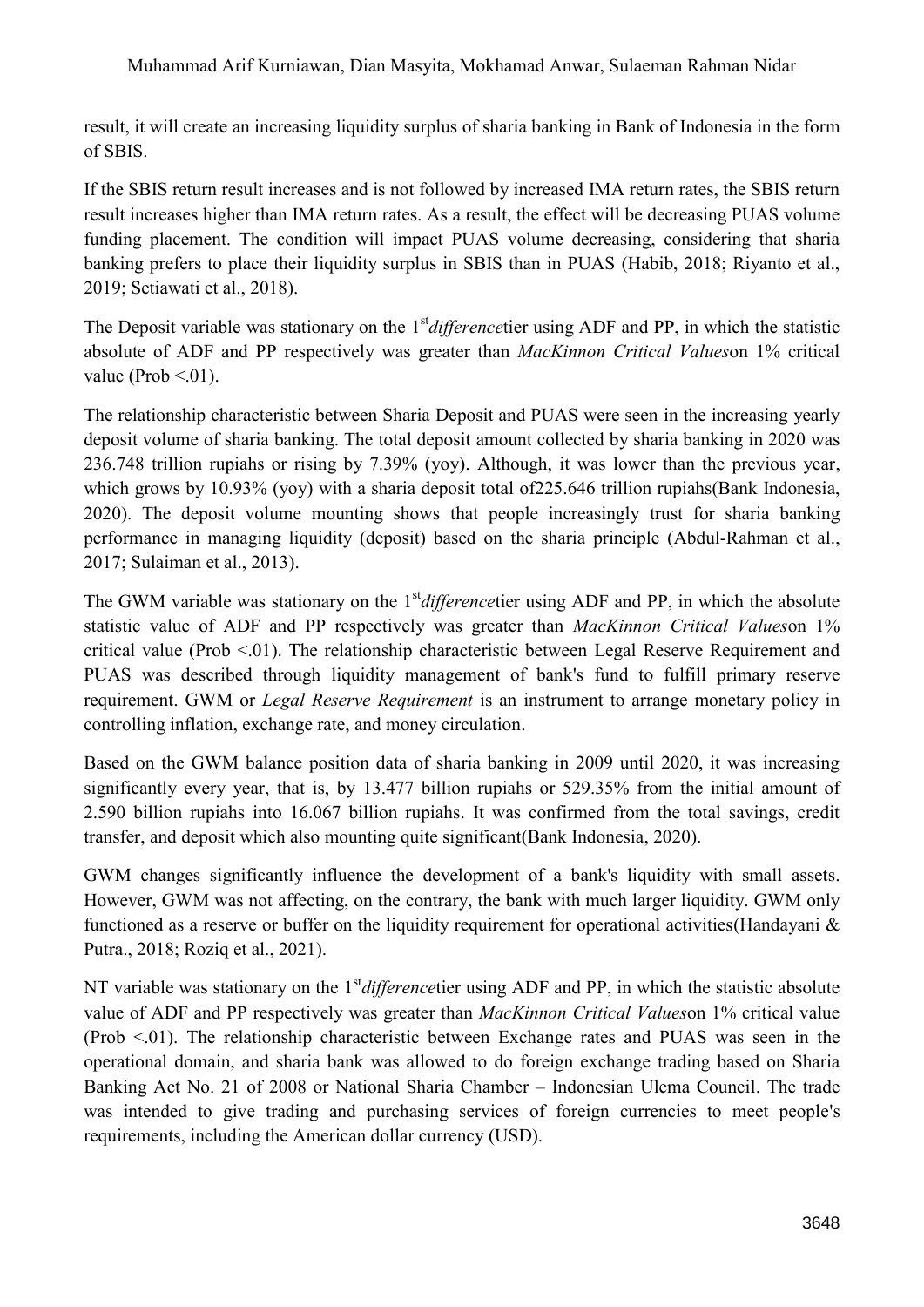The development of the Rupiah exchange rate toward American dollar, which was notated in USD/IDR from2009 until 2020, decreased (depreciation) as much as 3.50% (yoy) to 14,625.25 rupiahs. Meanwhile, the development in 2019 strengthened (appreciation) by 0.95% or 14,130.58 rupiahs(Bank Indonesia, 2020). In general, several conditions which become a fundamental factor of USD/IDR exchange rate strengthening or weakening are USD demand for paying foreign debt, either from the government or private sector, and import goods purchase to meet domestic necessity (Alarussi & Alhaderi, 2018; Diallo et al., 2015).

## **5. Conclusion**

Several specific findings which can be concluded from the study on determinants model of sharia money market toward PUAS volume is that these PUAS models are entirely free from heteroscedasticity, autocorrelation, and multicollinearity problems. Such immune to the problems indicates how ARDL operations worked by generating solutions in a model to give the best prediction result(Gulisashvili & Tankov, 2016; Yalcin & Seker, 2016).

Effectively and efficiently, the research result was used to compile solutions to the problem regarding sharia banking liquidity management by optimizing the role of PUAS. The implication of PUAS is the creation of mutalism cooperation among sharia banks such as the provision of valid and real-time information about the liquidity position of Sharia banking so that it can be known when there is excess and lack of liquidity in a period. Furthermore, improving access to short-term funding to meet liquidity shortfalls.

This pattern of cooperation has also proven effective in reviewing new instruments that can accommodate the development of Islamic financial markets and can be generally accepted by PUAS actors. The implication is to provide added value related to strengthening the existence and increasing the volume of PUAS transactions in maintaining the adequacy of sharia banking liquidity management.

## **Reference**

- 1. Abdul-Rahman, A., Said, N. L. H. M., & Sulaiman, A. A. (2017). Financing Structure & Liquidity Risk: Lesson from Malaysian Experience. *Journal of Central Banking Theory and Practice*, *6*(2), 125–148. https://doi.org/10.1515/jcbtp-2017-0016
- 2. Ahmad, M. Z. Bin, Mohd. Yusof, R., & Mazlan, A. R. (2020). Issues on Interbank Commodity Murabaha (CM) for Liquidity Management in Malaysia. *Journal of Emerging Economies and Islamic Research*, *8*(2), 13. https://doi.org/10.24191/jeeir.v8i2.8621
- 3. Alaro, A. A.-M., & Alalubosa, A. H. (2019). Potential of Sharī'ah Compliant Microfinance in Alleviating Poverty in Nigeria: a Lesson From Bangladesh. *International Journal of Islamic and Middle Eastern Finance and Management*, *12*(1), 115–129. https://doi.org/10.17358/jabm.6.2.258
- 4. Alarussi, A. S., & Alhaderi, S. M. (2018). Factors Affecting Profitability in Malaysia. *Journal of Economic Studies*, *45*(3), 442–458. https://doi.org/10.1108/JES-05-2017-0124
- 5. Ayyub, S., Xuhui, W., Asif, M., & Ayyub, R. M. (2019). Determinants of Intention to Use Islamic Banking: A Comparative Analysis of Users and non-Users of Islamic Banking: Evidence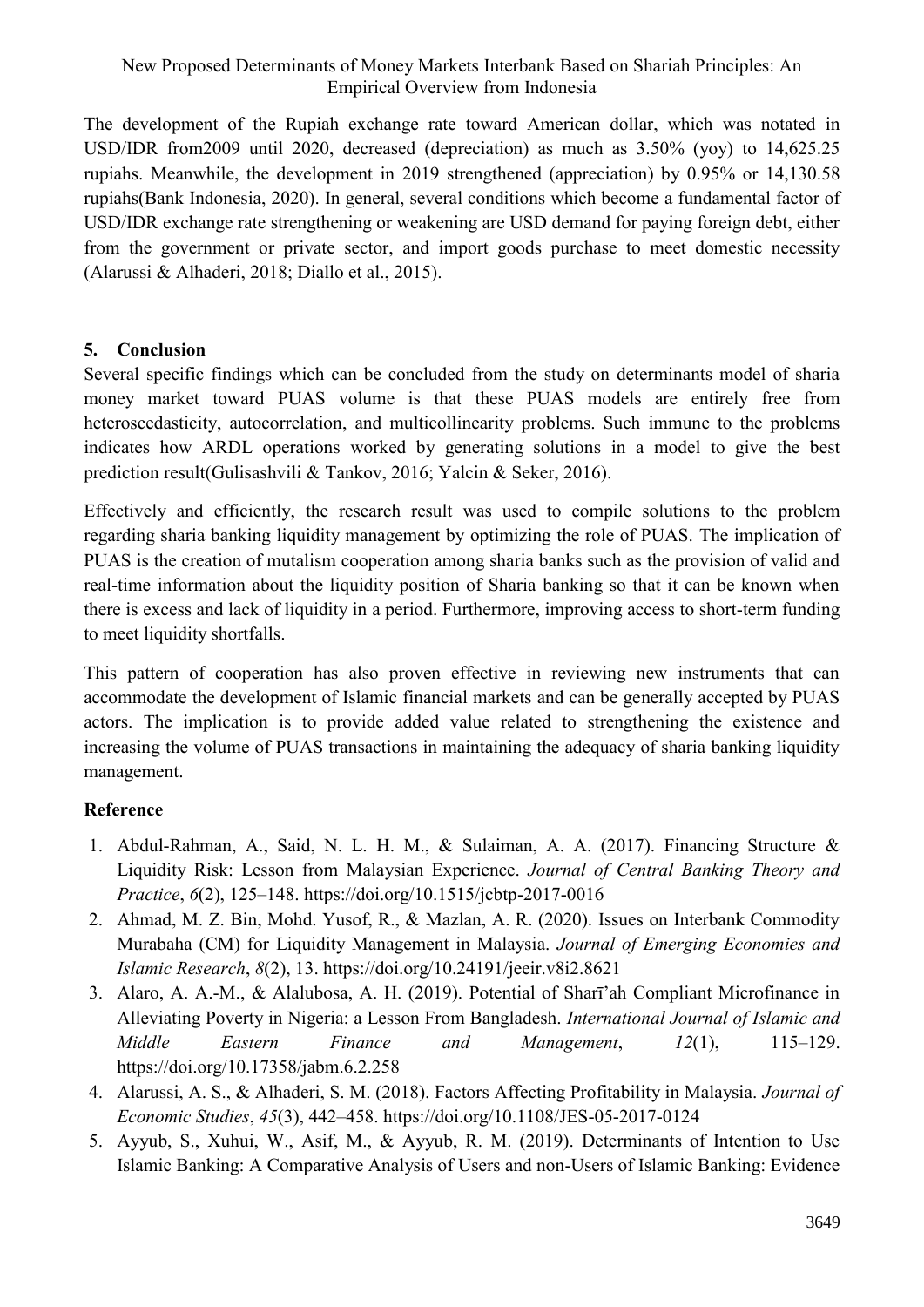from Pakistan. *International Journal of Islamic and Middle Eastern Finance and Management*, *13*(1), 147–163. https://doi.org/10.1016/j.bushor.2018.01.011

- 6. Bank Indonesia. (2020). *Statistik Ekonomi Keuangan Indonesia* (Vol. 12, Issue December).
- 7. Bello, N., Hasan, A., & Saiti, B. (2017). The Mitigation of Liquidity Risk in Islamic Banking Operations. *Banks and Bank Systems*, *12*(3), 154–165. https://doi.org/10.21511/bbs.12(3- 1).2017.01
- 8. Çokgezen, M., & Kuran, T. (2015). Between Consumer Demand and Islamic Law: The Evolution of Islamic Credit Cards in Turkey. *Journal of Comparative Economics*, *43*(4), 862– 882. https://doi.org/10.1016/j.jce.2015.07.005
- 9. Diallo, O., Fitrijanti, T., & Tanzil, N. D. (2015). Analysis of The Influence of Liquidity, Credit and Operational Risk, in Indonesian Islamic Bank's Financing for the Period 2007-2013. *Gadjah Mada International Journal of Business*, *17*(3), 279–294. https://doi.org/10.22146/gamaijb.8507
- 10. Freixas, X., & Rochet, J.-C. (2008). Microeconomics of Banking-Second Edition 1. In *MIT Press Cambridge* (Issue December, pp. 1–18).
- 11. Gulisashvili, A., & Tankov, P. (2016). Tail Behavior of Sums and Differences of Log-Normal Random Variables. *Bernoulli*, *22*(1), 444–493. https://doi.org/10.3150/14-BEJ665
- 12. Habib, S. F. (2018). *Fundamentals of Islamic Finance and Banking* (1st Editio). Wiley. https://doi.org/10.1002/9781119371076
- 13. Hadjri, M. I., Perizade, B., Marwa, T., & Hanafi, A. (2019). International Review of Management and Marketing Islamic Human Resource Management, Organizational Commitment, and Employee Performance: A Case Study on Sharia Bank in South Sumatera. *International Review of Management and Marketing*, *9*(1), 123–128. http:www.econjournals.com
- 14. Handayani, I. A. R., & Putra., I. W. (2018). Pengaruh Risk, Legal Reserve Requirement, Dan Firm Size Pada Profitabilitas Perbankan. *Jurnal Akuntansi Universitas Udayana*, *14*(2), 1210– 1238.
- 15. Hidayati, N., Siregar, H., & Pasaribu, S. H. (2017). Determinant of Efficiency of the Islamic Banking in Indonesia. In *Buletin Ekonomi Moneter dan Perbankan* (Vol. 9, Issue 3). Pergamon Press Ltd.,. https://doi.org/10.1108/eb015727
- 16. Issoufou, C. (2019). Islamic Money Market and Application of Third Party Guarantee for Economic Development. *Humanities and Social Sciences Reviews*, *7*(2), 384–388. https://doi.org/10.18510/hssr.2019.7245
- 17. Juhandi, N., Rahardjo, B., Tantriningsih, H. A., & Fahlevi, M. (2019). The Growth of Sharia Banking in Asia. *Journal of Research in Business, Economics, and Management*, *12*(2), 2341– 2347.
- 18. Kalayci, S., & Tekin, B. E. (2016). Interactions between Economic Growth, FDI and Islamic Banking Development in Turkey. *International Journal of Business and Management*, *11*(8), 230.
- 19. Khalique, M., Arif, I., Siddiqui, M., & Kazmi, S. W. (2018). Impact of workplace bullying on job performance, intention to leave, OCB, and stress. *Pakistan Journal of Psychological Research*, *33*(1), 55–74.
- 20. Le, T. D., & Ngo, T. (2020). The Determinants of Bank Profitability: a Cross-Country Analysis. *Central Bank Review*, *20*(2), 65–73. https://doi.org/10.1016/j.cbrev.2020.04.001